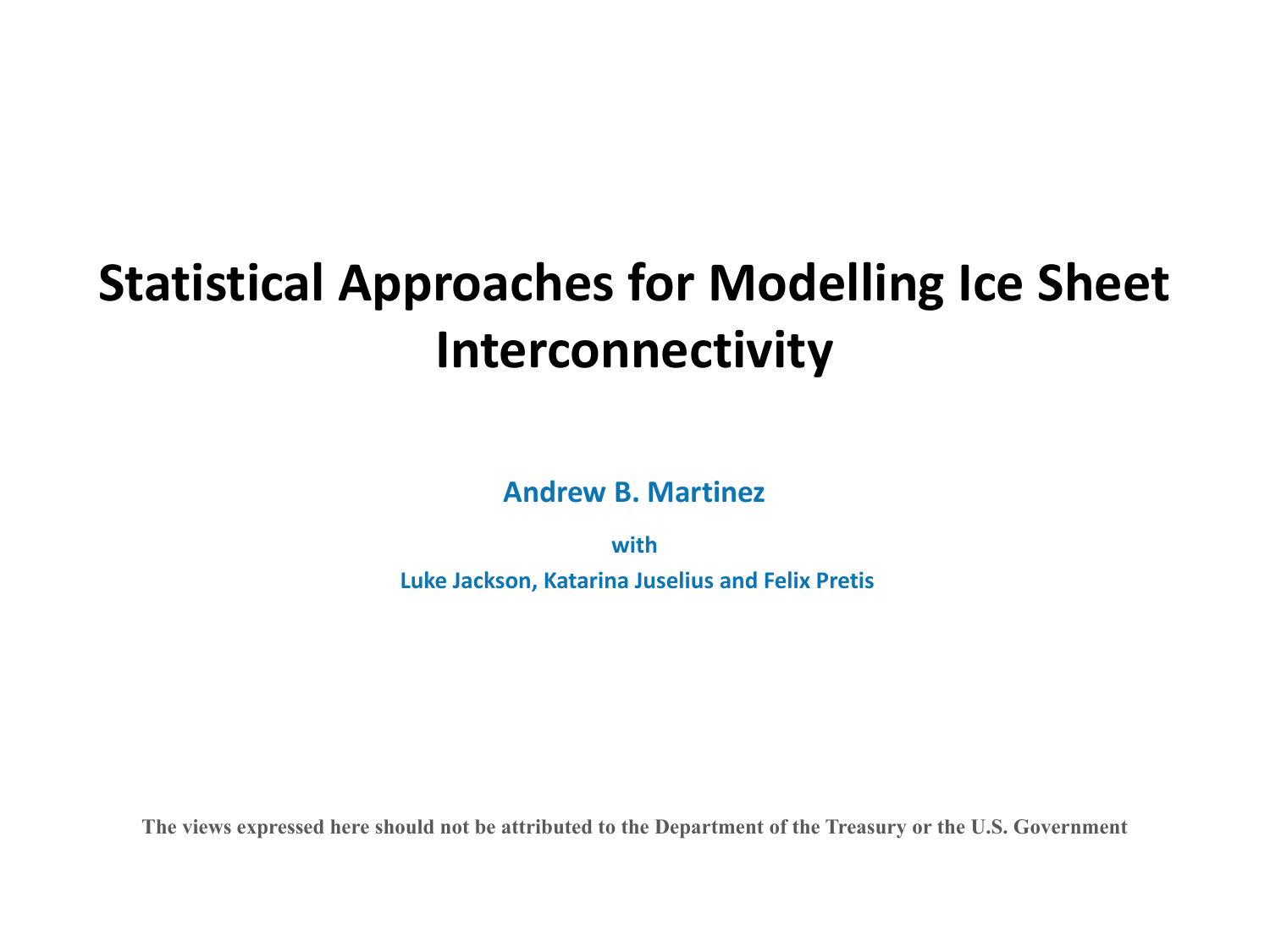

- In Sea level rise uncertainty driven by Greenland and Antarctic [\(Church et al., 2013\)](#page-13-0)
	- Typically modeled separately and without interactions
- Empirical linkages exist over very long time scales; [Johnsen et al. \(1972\)](#page-13-1)
	- [Broecker \(1998\)](#page-13-2); [Stocker \(1998\)](#page-13-3): Bipolar seesaw model
- $\blacktriangleright$  [Bamber and Aspinall \(2013\)](#page-13-4) use expert surveys to derive correlations
	- Correlations hard to interpret when series are non-stationary
- $\triangleright$  We take an empirical approach:
	- Monthly data on ice sheet mass (IMBIE: [Shepherd et al., 2012\)](#page-13-5)
	- $\blacktriangleright$  Econometric tools can test for non-stationarity and interdependence jointly
		- $\triangleright$  Cointegration captures the long-run relationships [\(Johansen, 1991\)](#page-13-6)
		- $\triangleright$  Simulate how shocks propagate through the system

©.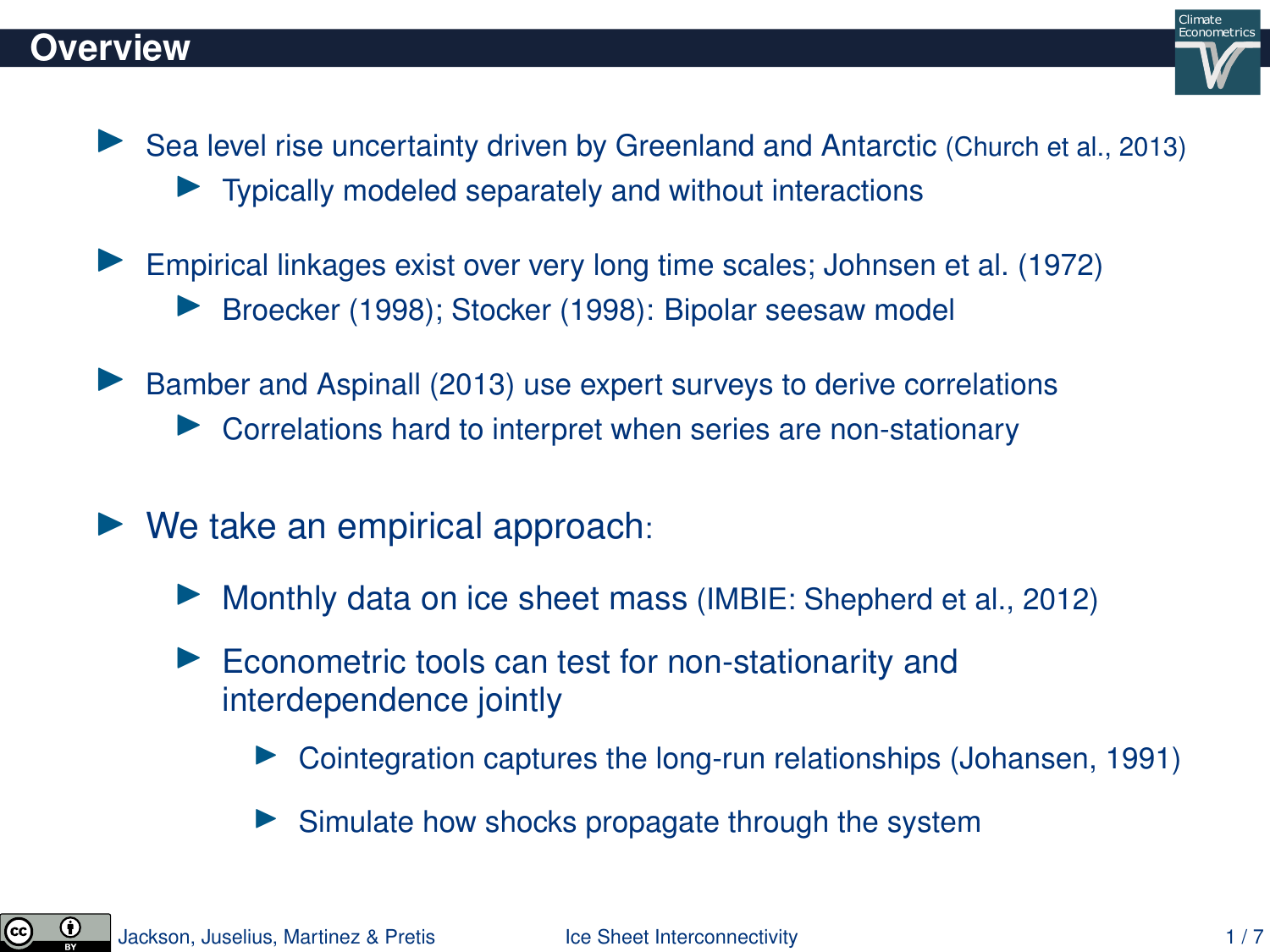#### **IMBIE (2012) Data**



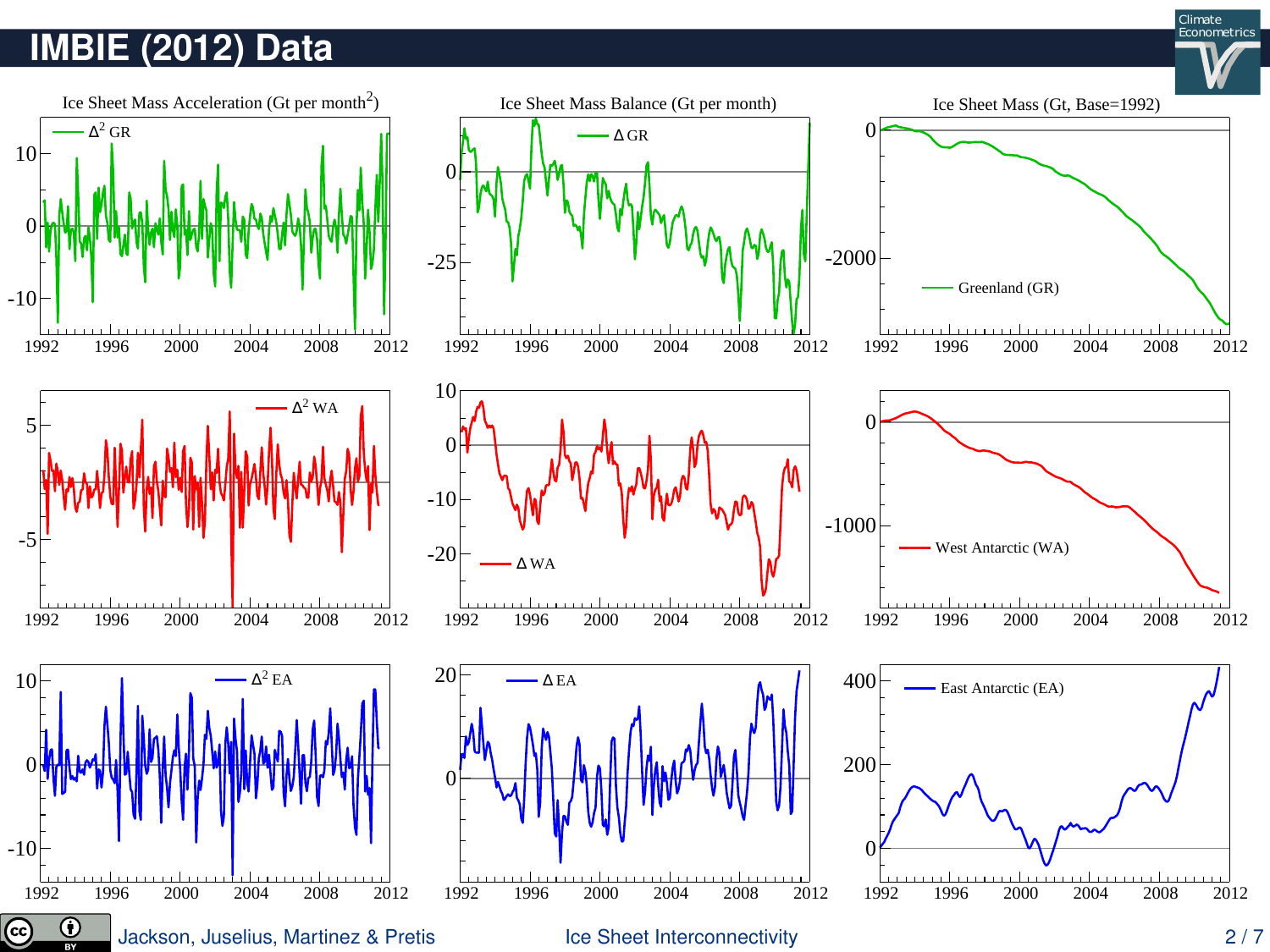#### **Bivariate Correlations**



If data are non-stationary then empirical correlation coefficient does not capture the true correlation because average is not the expectation:

$$
\mathbb{E}\left(x_{i,t}\right) \neq \frac{1}{T} \sum_{t=1}^{T} x_{i,t}
$$

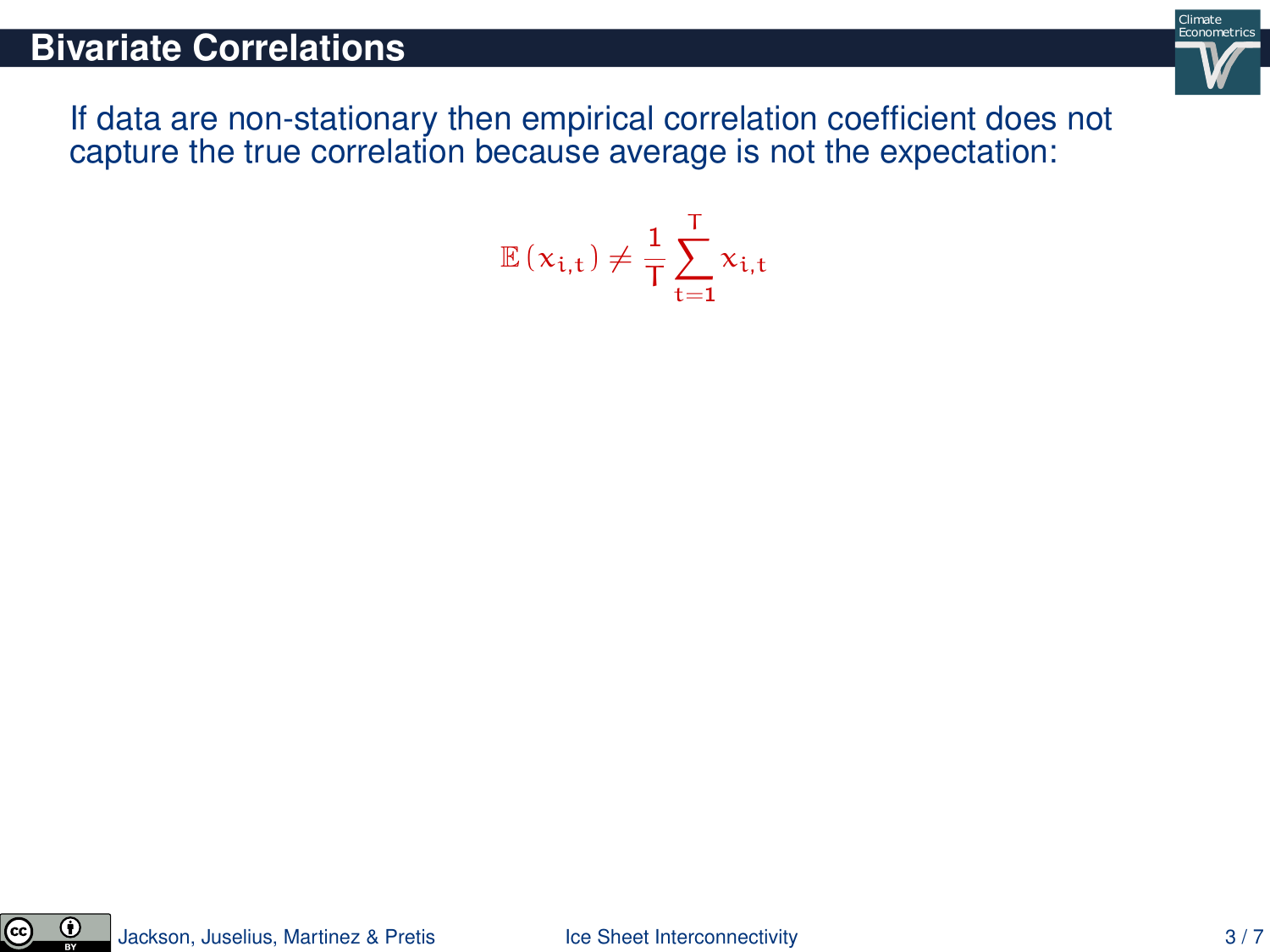#### **Bivariate Correlations**

Climate Econometrics

If data are non-stationary then empirical correlation coefficient does not capture the true correlation because average is not the expectation:

#### $\mathbb{E}\left(\boldsymbol{\mathrm{x}}_{\mathfrak{i},\mathfrak{t}}\right) \neq \frac{1}{\mathsf{T}}$ T  $\frac{1}{\nabla}$  $t=1$  $x_{i,t}$

#### The recursively estimated correlation coefficients show instability:



 $\rightarrow$  Cointegration addresses non-stationarity and correlation simultaneously

၉၁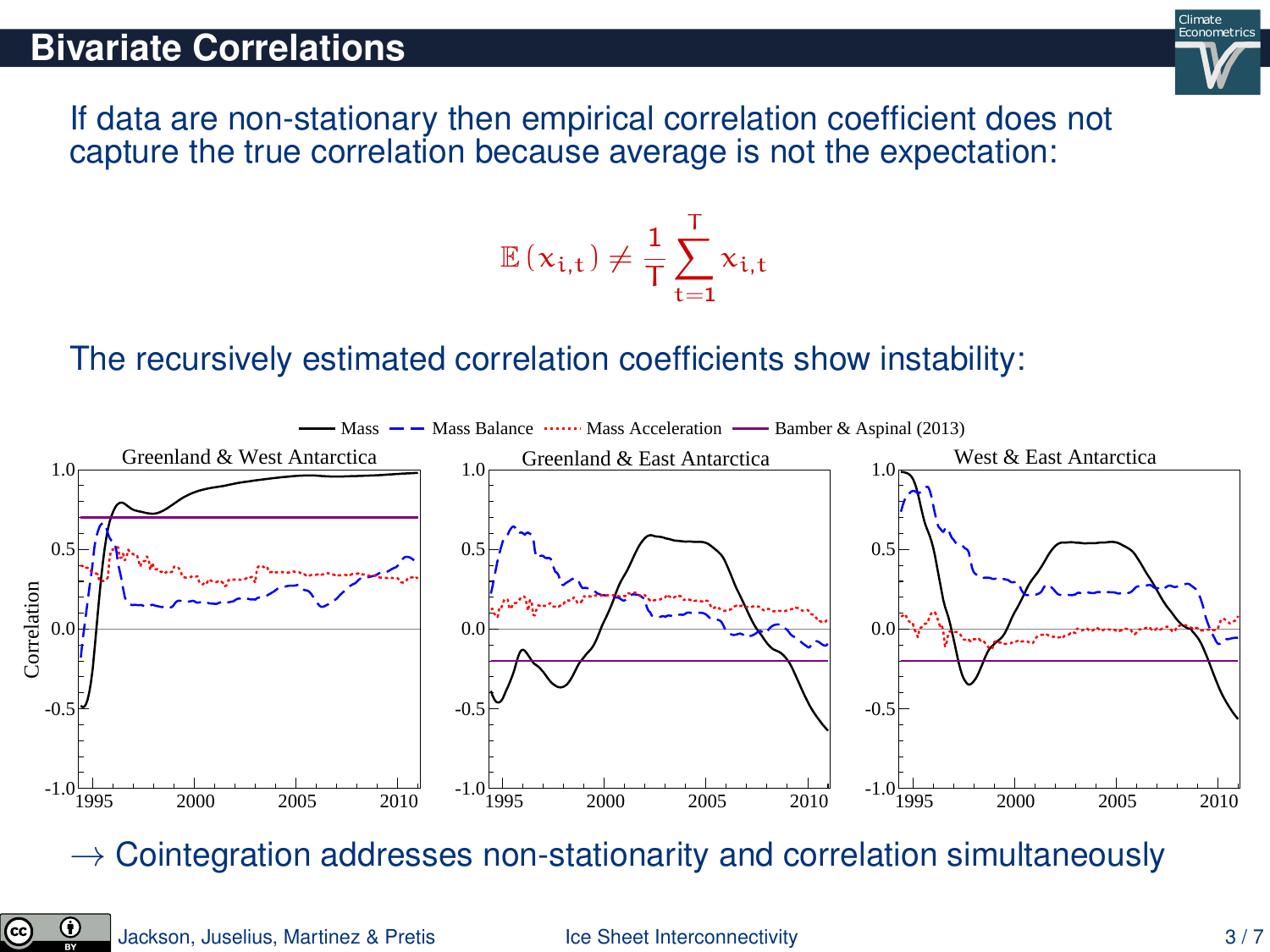

Test for and estimate I(2) CVAR model from [Juselius \(2006\)](#page-13-7):

$$
\left[\begin{array}{c} \Delta^2GR_t \\ \Delta^2WA_t \\ \Delta^2EA_t \end{array}\right] = \left[\begin{array}{ccc} -0.007 & 0 \\ -0.003 & -0.005 \\ 0.01 & -0.01 \end{array}\right] \left[\begin{array}{c} \widetilde{LR1}_{t-1} \\ \widetilde{LR2}_{t-1} \end{array}\right] + \left[\begin{array}{ccc} 0.07 & 0.02 \\ 0.007 & 0.21 \\ 0.18 & 0.30 \end{array}\right] \left[\begin{array}{c} \widetilde{MR1}_{t-1} \\ \widetilde{MR2}_{t-1} \end{array}\right] \\ + \left[\begin{array}{ccc} 0.36 & -0.14 & -0.02 \\ 0.10 & 0.30 & -0.04 \\ 0.07 & 0.23 & 0.38 \end{array}\right] \left[\begin{array}{c} \Delta^2GR_{t-1} \\ \Delta^2WA_{t-1} \\ \Delta^2EA_{t-1} \end{array}\right] + Deterministic \hspace{0.05cm} \textit{terms} + \left[\begin{array}{c} \varepsilon_{GR,t} \\ \varepsilon_{WA,t} \\ \varepsilon_{EA,t} \end{array}\right]
$$

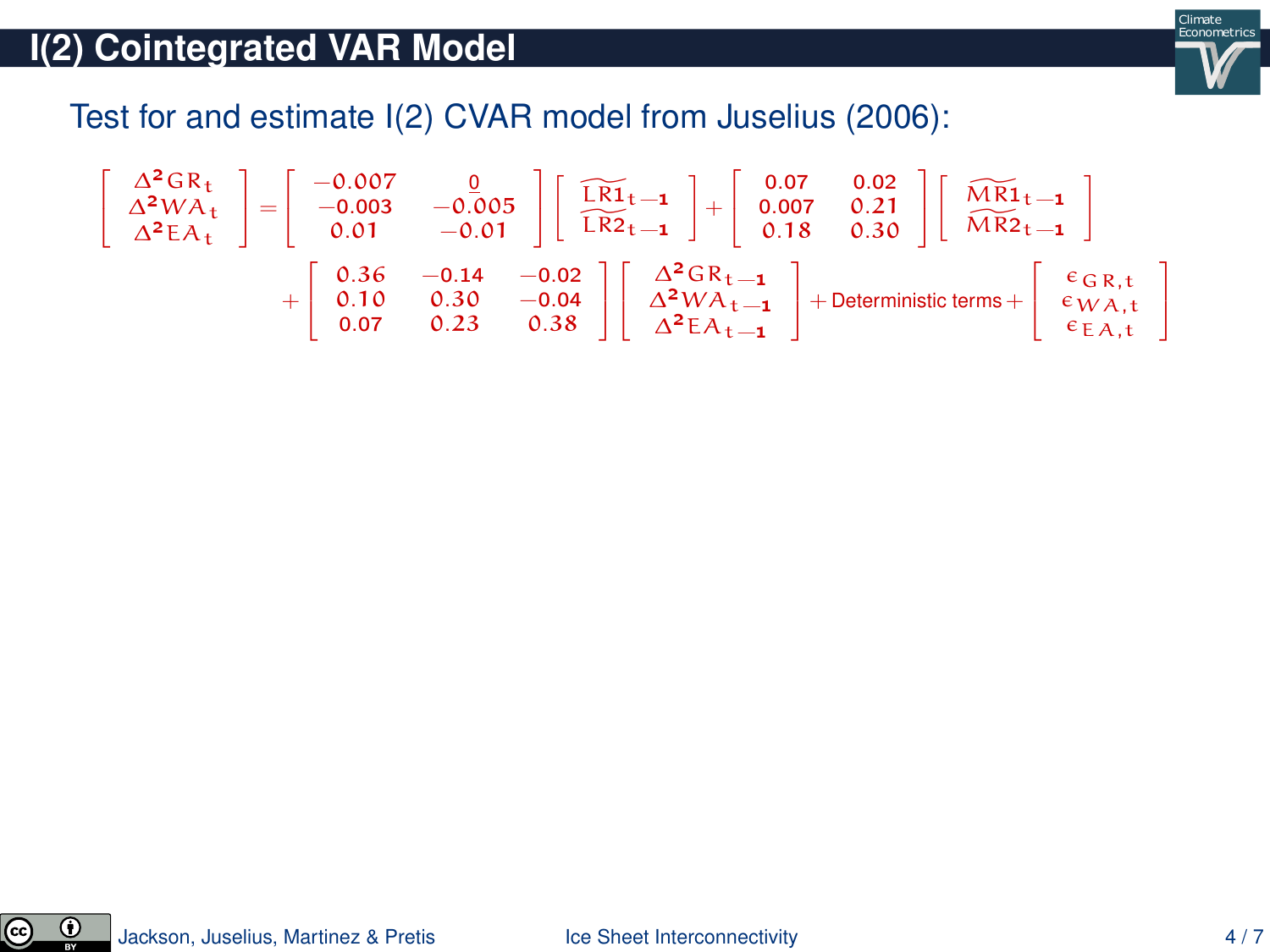

Test for and estimate I(2) CVAR model from [Juselius \(2006\)](#page-13-7):

$$
\left[\begin{array}{c} \Delta^2GR_t \\ \Delta^2WA_t \\ \Delta^2EA_t \end{array}\right] = \left[\begin{array}{ccc} -0.007 & 0 \\ -0.003 & -0.005 \\ 0.01 & -0.01 \end{array}\right] \left[\begin{array}{c} \widetilde{LR1}_{t-1} \\ \widetilde{LR2}_{t-1} \end{array}\right] + \left[\begin{array}{ccc} 0.07 & 0.02 \\ 0.007 & 0.21 \\ 0.18 & 0.30 \end{array}\right] \left[\begin{array}{c} \widetilde{MR1}_{t-1} \\ \widetilde{MR2}_{t-1} \end{array}\right] \\ + \left[\begin{array}{ccc} 0.36 & -0.14 & -0.02 \\ 0.10 & 0.30 & -0.04 \\ 0.07 & 0.23 & 0.38 \end{array}\right] \left[\begin{array}{c} \Delta^2GR_{t-1} \\ \Delta^2WA_{t-1} \\ \Delta^2EA_{t-1} \end{array}\right] + Deterministic \hspace{0.05cm} \textit{terms} + \left[\begin{array}{c} \varepsilon_{GR,t} \\ \varepsilon_{WA,t} \\ \varepsilon_{EA,t} \end{array}\right]
$$

Medium-run relationships:

Bi-polar Relation,  $\widehat{MR1}_t : \Delta WA_t = 0.4\Delta GR_t - 4$ Antarctic Relation,  $\overline{MR2}_{t}$  :  $\Delta EA_{t} = -\Delta WA_{t} - 7$ 

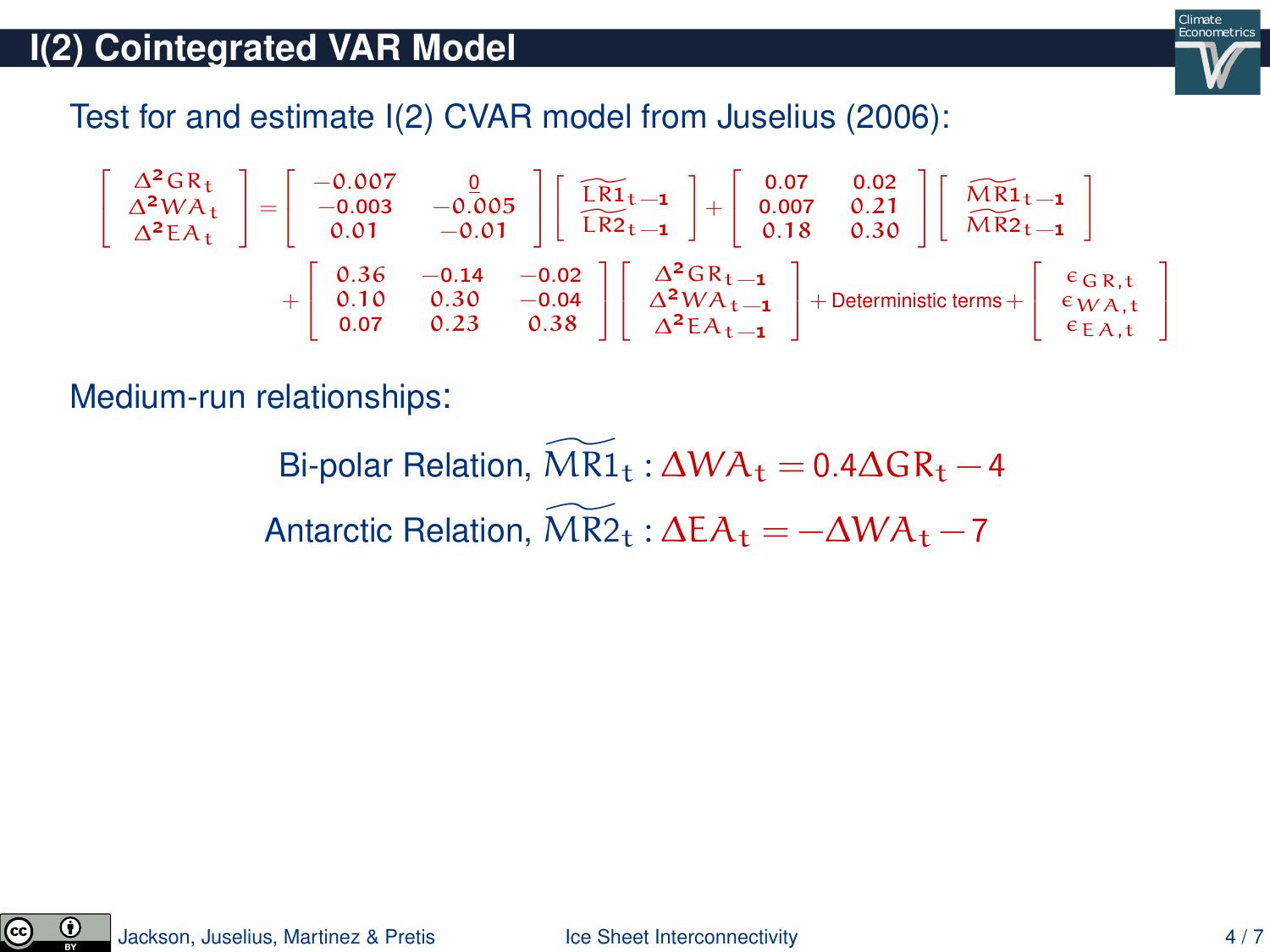

Test for and estimate I(2) CVAR model from [Juselius \(2006\)](#page-13-7):

$$
\left[\begin{array}{c} \Delta^2GR_t \\ \Delta^2WA_t \\ \Delta^2EA_t \end{array}\right] = \left[\begin{array}{ccc} -0.007 & 0 \\ -0.003 & -0.005 \\ 0.01 & -0.01 \end{array}\right] \left[\begin{array}{c} \widetilde{LR1}_{t-1} \\ \widetilde{LR2}_{t-1} \end{array}\right] + \left[\begin{array}{ccc} 0.07 & 0.02 \\ 0.007 & 0.21 \\ 0.18 & 0.30 \end{array}\right] \left[\begin{array}{c} \widetilde{MR1}_{t-1} \\ \widetilde{MR2}_{t-1} \end{array}\right] \\ + \left[\begin{array}{ccc} 0.36 & -0.14 & -0.02 \\ 0.10 & 0.30 & -0.04 \\ 0.07 & 0.23 & 0.38 \end{array}\right] \left[\begin{array}{c} \Delta^2GR_{t-1} \\ \Delta^2WA_{t-1} \\ \Delta^2EA_{t-1} \end{array}\right] + Deterministic \hspace{0.05cm} \textit{terms} + \left[\begin{array}{c} \varepsilon_{GR,t} \\ \varepsilon_{WA,t} \\ \varepsilon_{EA,t} \end{array}\right]
$$

Medium-run relationships:

Bi-polar Relation,  $MR1_t : \Delta WA_t = 0.4\Delta GR_t - 4$ Antarctic Relation,  $\overline{MR2}_t : \Delta E A_t = -\Delta W A_t - 7$ 

Long-run relationships:

Bi-polar Relation, LR1  $_t$  : WA<sub>t</sub> = 0.4GR<sub>t</sub> −4t − 15 $\Delta$ WA<sub>t</sub> − 8 $\Delta$ GR<sub>t</sub> + 3 Antarctic Relation, LR2<sub>t</sub> : EA<sub>t</sub> =  $-WA_t - 7t - 52\Delta WA_t - 43\Delta EA_t + 14$ 

 $\rightarrow$  Trend likely a proxy for physical forcing: temperature / ocean warming

 $\rightarrow$  East Antarctica only affects Greenland indirectly in the long-run

 $_{\rm (cc)}$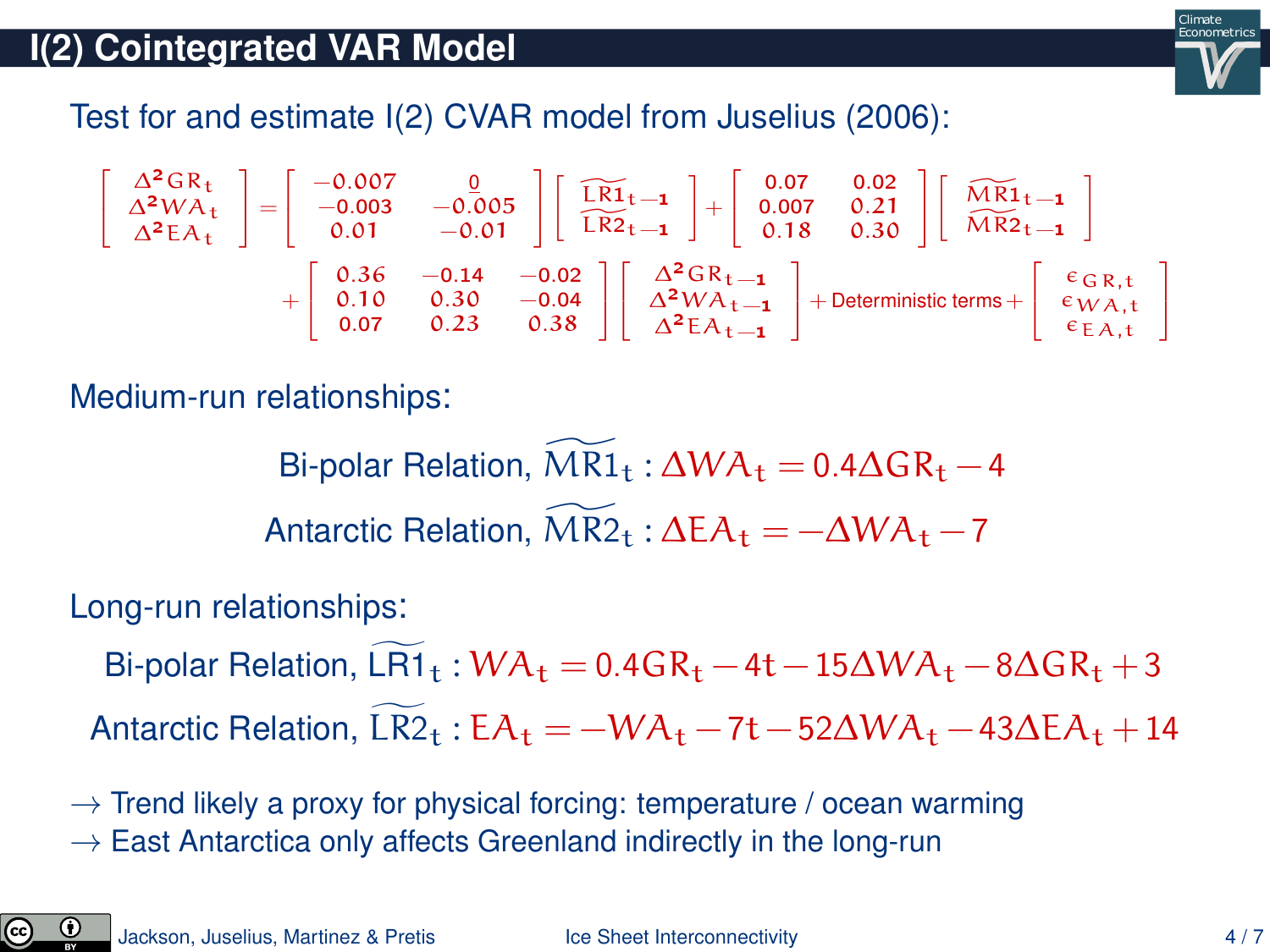

Test for and estimate I(2) CVAR model from [Juselius \(2006\)](#page-13-7):

$$
\left[\begin{array}{c} \Delta^2GR_t \\ \Delta^2WA_t \\ \Delta^2EA_t \end{array}\right] = \left[\begin{array}{rrr} 0 & 0 & 0 \\ -0.004 & 0 & 0 \\ 0.01 & -0.01 & 0 \end{array}\right] \left[\begin{array}{c} \widetilde{LR1}_{t-1} \\ \widetilde{LR2}_{t-1} \end{array}\right] + \left[\begin{array}{cc} 0 & 0 \\ 0.17 & 0.28 \\ 0.17 & 0.28 \end{array}\right] \left[\begin{array}{c} \widetilde{MR1}_{t-1} \\ \widetilde{MR2}_{t-1} \end{array}\right] \\ + \left[\begin{array}{rrr} 0.30 & 0 & 0 \\ 0.12 & 0.30 & 0 \\ 0 & 0.23 & 0.36 \end{array}\right] \left[\begin{array}{c} \Delta^2GR_{t-1} \\ \Delta^2WA_{t-1} \\ \Delta^2EA_{t-1} \end{array}\right] + Deterministic terms + \left[\begin{array}{c} \varepsilon_{GR,t} \\ \varepsilon_{WA,t} \\ \varepsilon_{EA,t} \end{array}\right]
$$

Medium-run relationships:

Bi-polar Relation,  $MR1_t : \Delta WA_t = 0.4\Delta GR_t - 4$ Antarctic Relation,  $\overline{MR2}_{t}$  :  $\Delta EA_{t} = -\Delta WA_{t} - 7$ 

Long-run relationships:

Bi-polar Relation, LR1  $_t$  : WA<sub>t</sub> = 0.4GR<sub>t</sub> −4t − 15 $\Delta$ WA<sub>t</sub> − 8 $\Delta$ GR<sub>t</sub> + 3 Antarctic Relation, LR2<sub>t</sub> : EA<sub>t</sub> =  $-WA_t - 7t - 52\Delta WA_t - 43\Delta EA_t + 14$ 

- $\rightarrow$  Trend likely a proxy for physical forcing: temperature / ocean warming
- $\rightarrow$  East Antarctica only affects Greenland indirectly in the long-run
- $\rightarrow$  Can simplify using automatic model selection [\(Doornik, 2009\)](#page-13-8)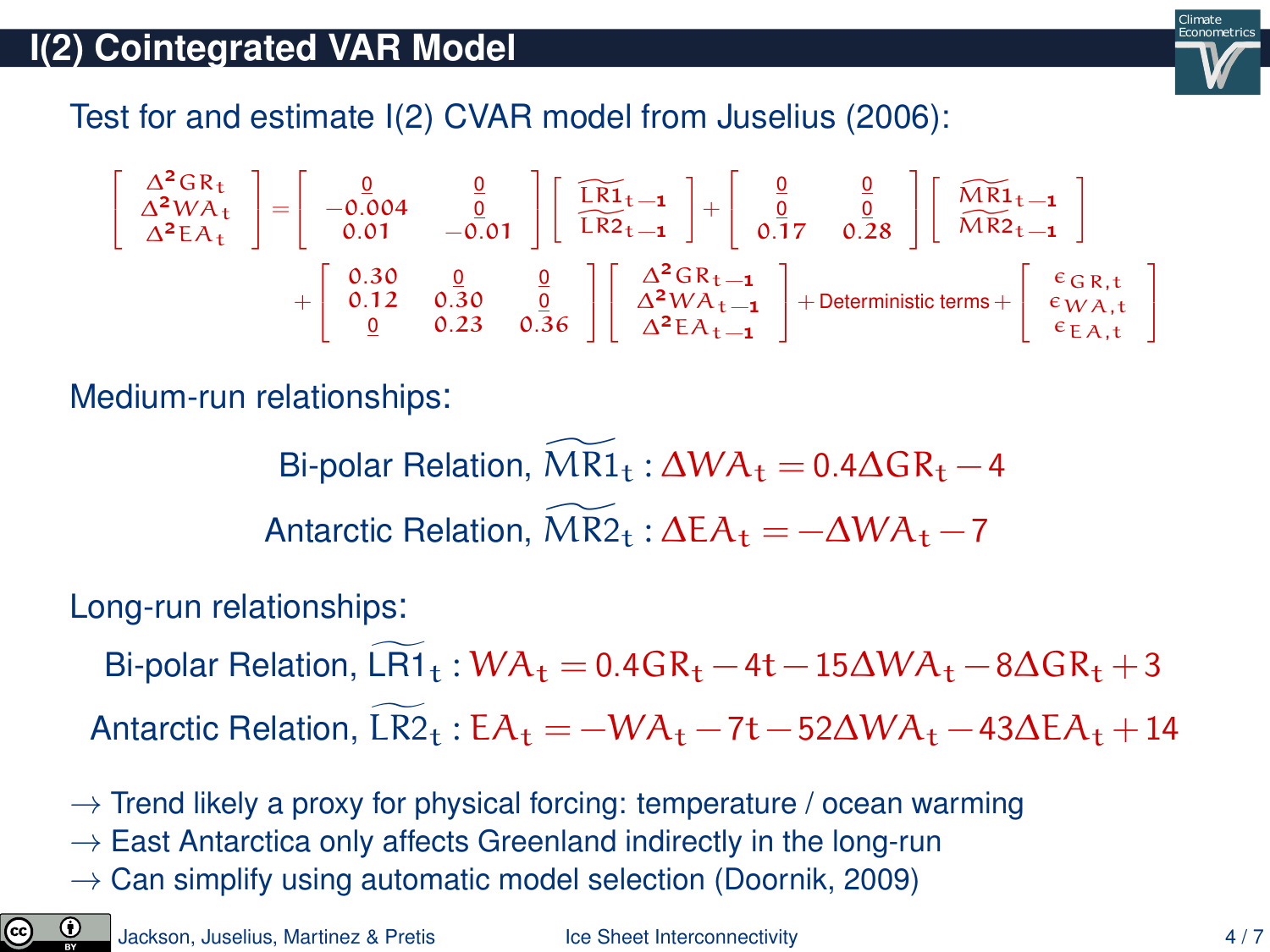### **Simulated impact of a sudden loss of ice in Greenland**



Climate Econometrics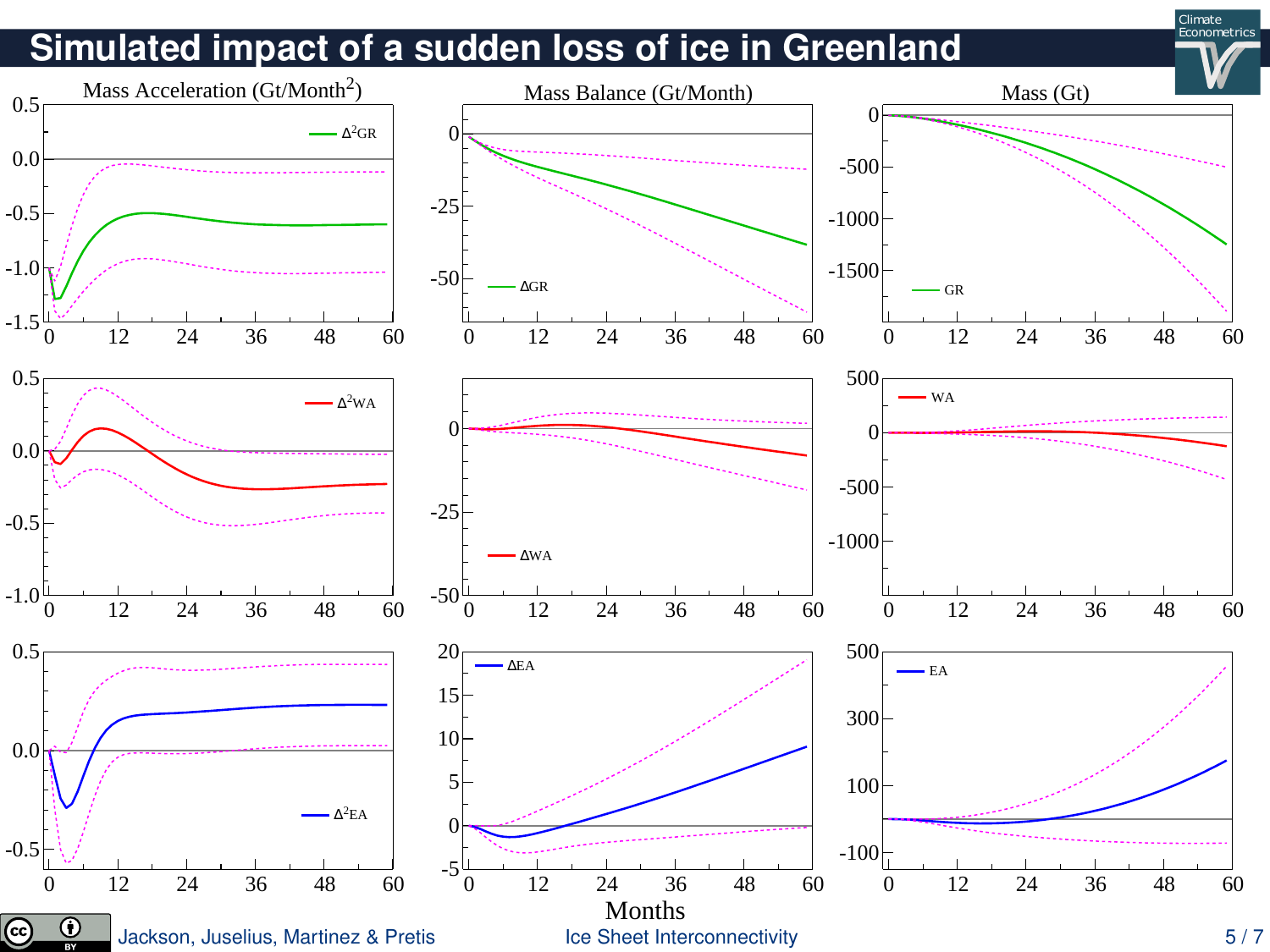#### **Out-of-Sample Forecasts**



Unconditional forecasts perform well for first 1-2 years

- $\triangleright$  Track West Antarctica up through 6-years-ahead
- Is East Antarctica still reacting to the long-run relationships?
- $\blacktriangleright$  I(2) and simplified I(2) models are similar at these horizons

ල)

Climate Econometrics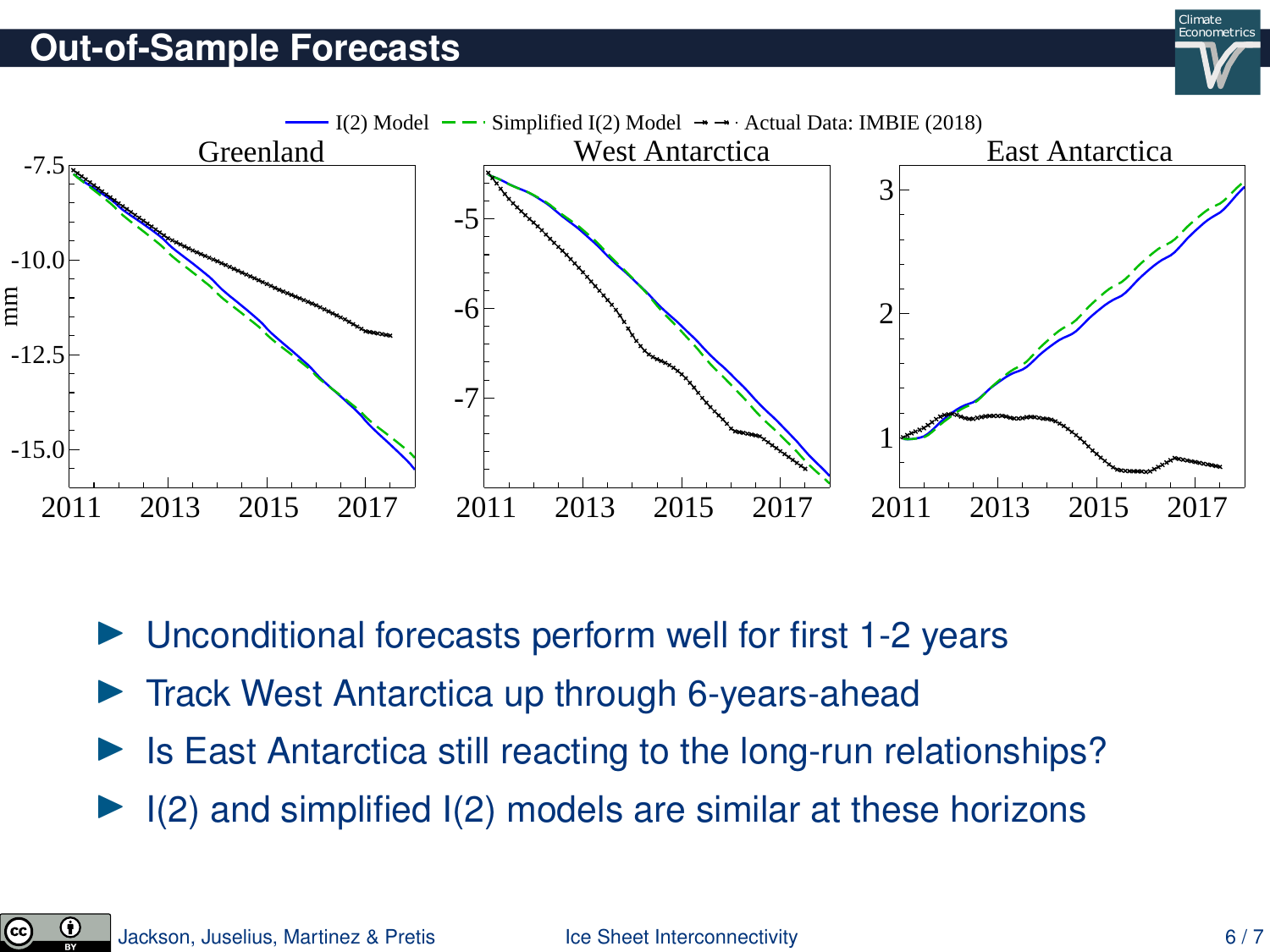#### **Predicted Sea Level Contributions (relative to 1995)**





**Greenland:** I(2) in upper tail and Simple I(2) in lower tail of IPCC range

**Antarctica:** Both models in lower tail of IPCC range (East Antarctica?)

©.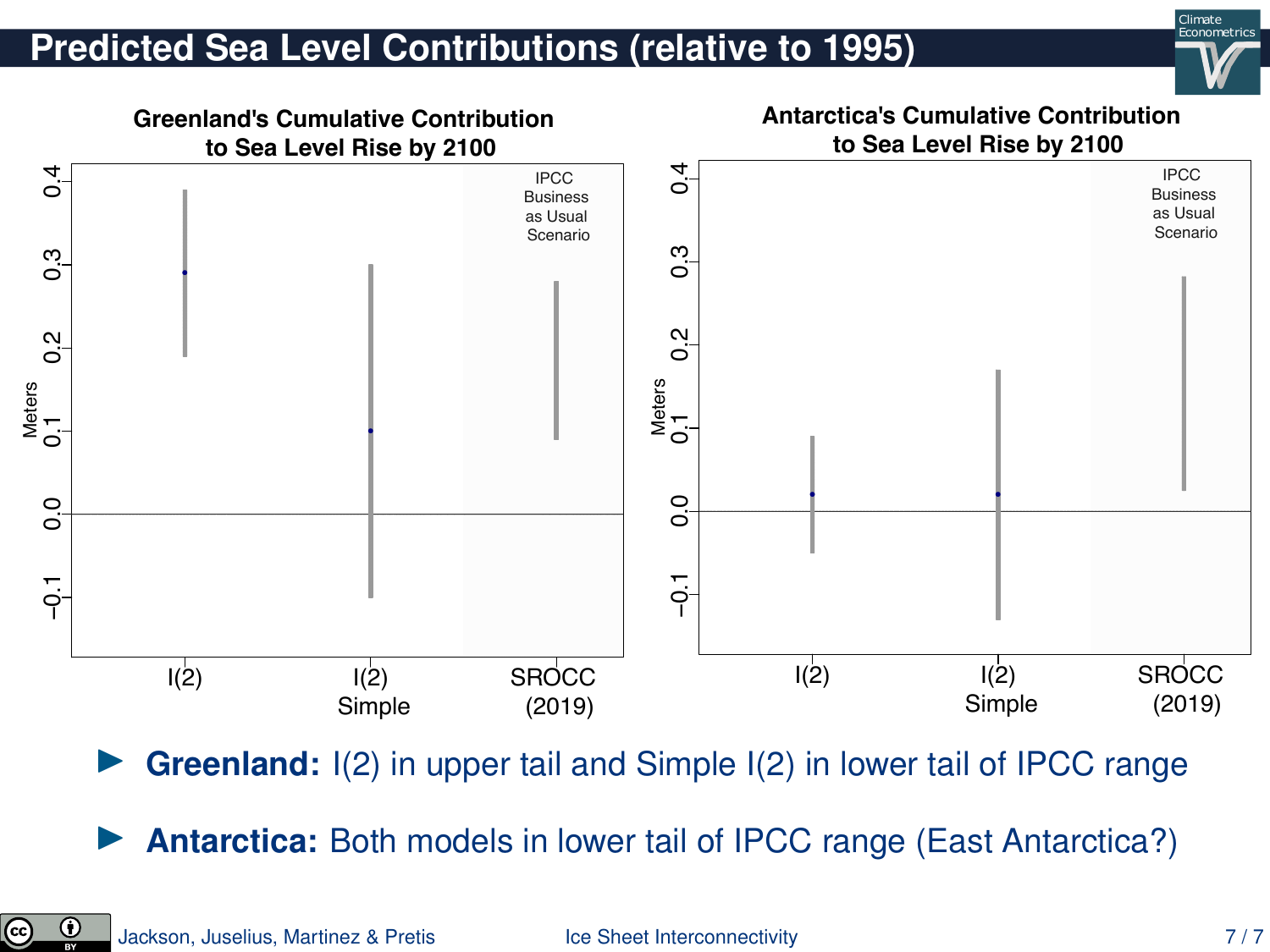# **THANK YOU**

Jackson, Juselius, Martinez & Pretis [Ice Sheet Interconnectivity](#page-0-0) **Ice Sheet Interconnectivity** 7/7